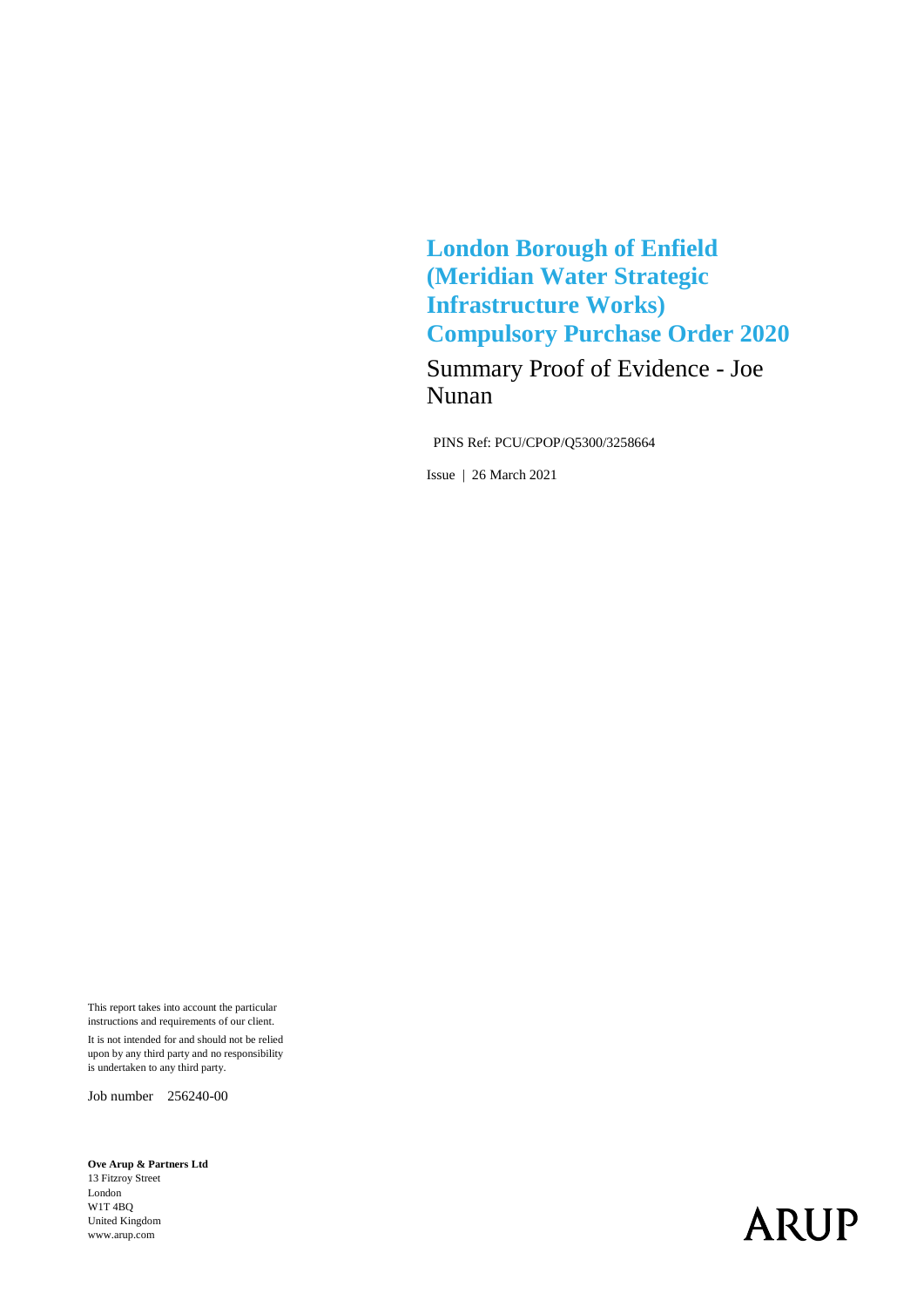## **Document verification**

# **ARUP**

| <b>Job title</b><br><b>Document title</b> |                | London Borough of Enfield (Meridian Water<br>Strategic Infrastructure Works) Compulsory<br>2022<br>Summary Proof of Evidence - Joe Nunan |                                    |                                                  | <b>Job</b> number<br>256240-00<br><b>File reference</b> |  |                     |
|-------------------------------------------|----------------|------------------------------------------------------------------------------------------------------------------------------------------|------------------------------------|--------------------------------------------------|---------------------------------------------------------|--|---------------------|
|                                           |                |                                                                                                                                          |                                    |                                                  |                                                         |  | <b>Document ref</b> |
| <b>Revision</b>                           | <b>Date</b>    | <b>Filename</b>                                                                                                                          | Joe Nunan Summary PoE_Ver 0.1.docx |                                                  |                                                         |  |                     |
| Draft 1                                   | 22 Mar<br>2021 | <b>Description</b>                                                                                                                       | First draft                        |                                                  |                                                         |  |                     |
|                                           |                |                                                                                                                                          | Prepared by                        | Checked by                                       | Approved by                                             |  |                     |
|                                           |                | Name                                                                                                                                     | Joe Nunan                          |                                                  |                                                         |  |                     |
|                                           |                | Signature                                                                                                                                |                                    |                                                  |                                                         |  |                     |
| Issue                                     | 26 Mar<br>2021 | <b>Filename</b><br><b>Description</b>                                                                                                    |                                    | Joe Nunan Summary PoE_Ver 1.0.docx               |                                                         |  |                     |
|                                           |                |                                                                                                                                          | Prepared by                        | Checked by                                       | Approved by                                             |  |                     |
|                                           |                | Name                                                                                                                                     |                                    |                                                  |                                                         |  |                     |
|                                           |                | Signature                                                                                                                                |                                    |                                                  |                                                         |  |                     |
|                                           |                | <b>Filename</b>                                                                                                                          |                                    |                                                  |                                                         |  |                     |
|                                           |                | <b>Description</b>                                                                                                                       |                                    |                                                  |                                                         |  |                     |
|                                           |                |                                                                                                                                          | Prepared by                        | Checked by                                       | Approved by                                             |  |                     |
|                                           |                | Name                                                                                                                                     |                                    |                                                  |                                                         |  |                     |
|                                           |                | Signature                                                                                                                                |                                    |                                                  |                                                         |  |                     |
|                                           |                | <b>Filename</b>                                                                                                                          |                                    |                                                  |                                                         |  |                     |
|                                           |                | <b>Description</b>                                                                                                                       |                                    |                                                  |                                                         |  |                     |
|                                           |                |                                                                                                                                          | Prepared by                        | Checked by                                       | Approved by                                             |  |                     |
|                                           |                | Name                                                                                                                                     |                                    |                                                  |                                                         |  |                     |
|                                           |                | Signature                                                                                                                                |                                    |                                                  |                                                         |  |                     |
|                                           |                |                                                                                                                                          |                                    | <b>Issue Document verification with document</b> | $\checkmark$                                            |  |                     |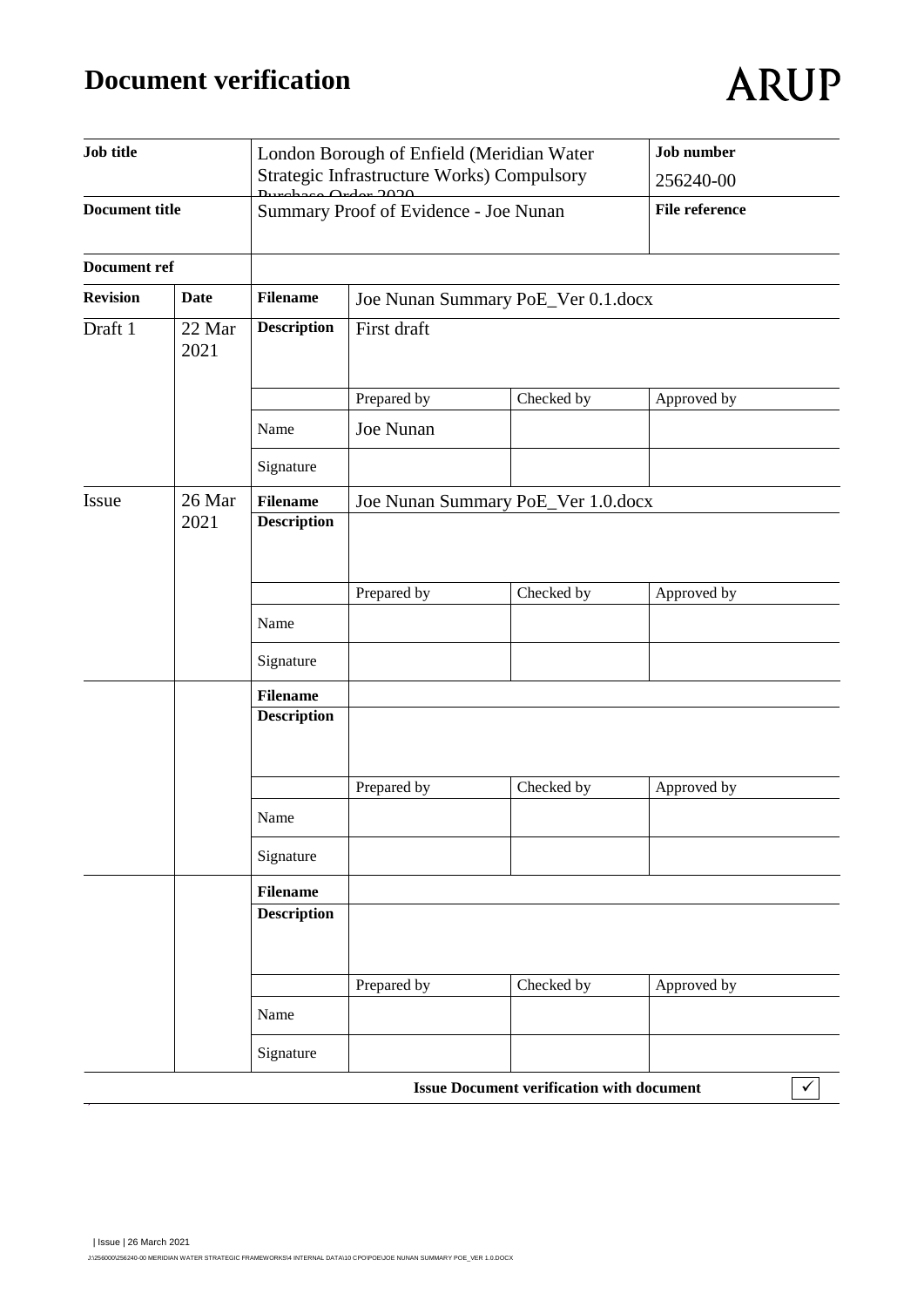## **Contents**

|                                      |                                      | Page           |  |
|--------------------------------------|--------------------------------------|----------------|--|
| <b>Qualifications and Experience</b> |                                      |                |  |
| 1.1                                  | Joe Nunan                            |                |  |
|                                      | <b>Summary</b>                       |                |  |
| 2.1                                  | Relevant Background                  | $\overline{2}$ |  |
| 2.2                                  | Strategic Infrastructure Works (SIW) | $\overline{2}$ |  |
| 2.3                                  | Conclusions                          |                |  |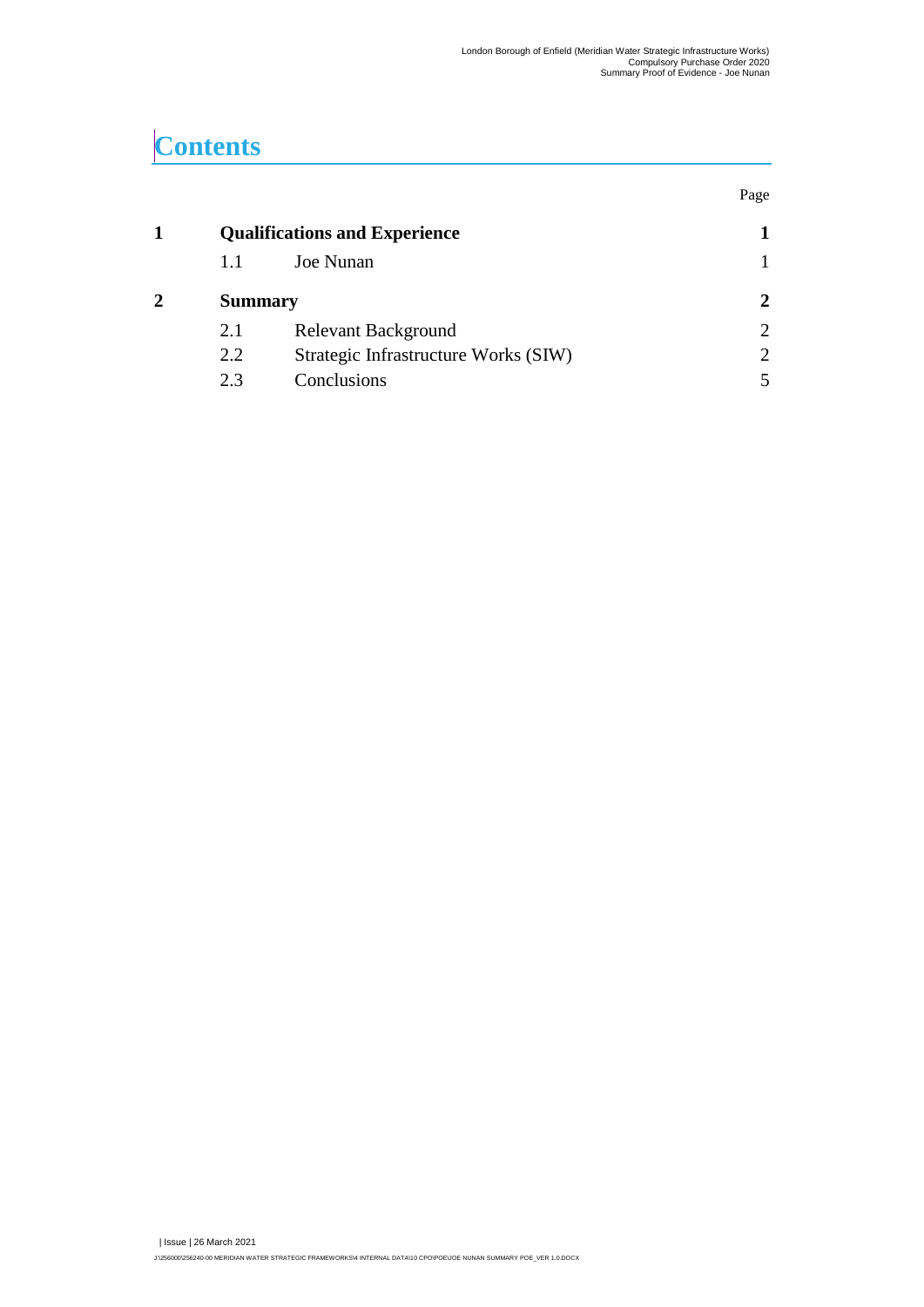### <span id="page-3-0"></span>**1 Qualifications and Experience**

#### <span id="page-3-1"></span>**1.1 Joe Nunan**

- 1.1.1 My name is Joe Nunan. I am a Chartered Civil Engineer with a degree B.Eng (Hons) in Civil Engineering.
- 1.1.2 I am an Associate Director within Arup's Infrastructure Group based in London and responsible for leading a range of engineering projects in support of new developments.
- 1.1.3 I have worked as a civil engineer for 30 years and have been a Member of the Institution of Civil Engineers for twenty-three years. I have wide experience in leading the design of complex civil engineering infrastructure for major urban developments and the associated interfaces and discussions with affected statutory and other bodies. My work includes involvement through the whole design process from site assessments to construction and handover.
- 1.1.4 I led the civil engineering team developing the proposals for the consented Meridian Water Strategic Infrastructure Works ('SIW') as well as the 'Meridian Water Phase Two' planning application, which related to the development of Zones 4 and 5 and a part of Zone 2 (as shown on the plan at Core Document 7) for up to 284,600 sqm (GEA) of residential led mixed use development ('Phase Two'). The SIW design included developing the flood mitigation, drainage, earthworks/remediation, utility and roads/bridges strategies including identifying associated land requirements to implement these strategies.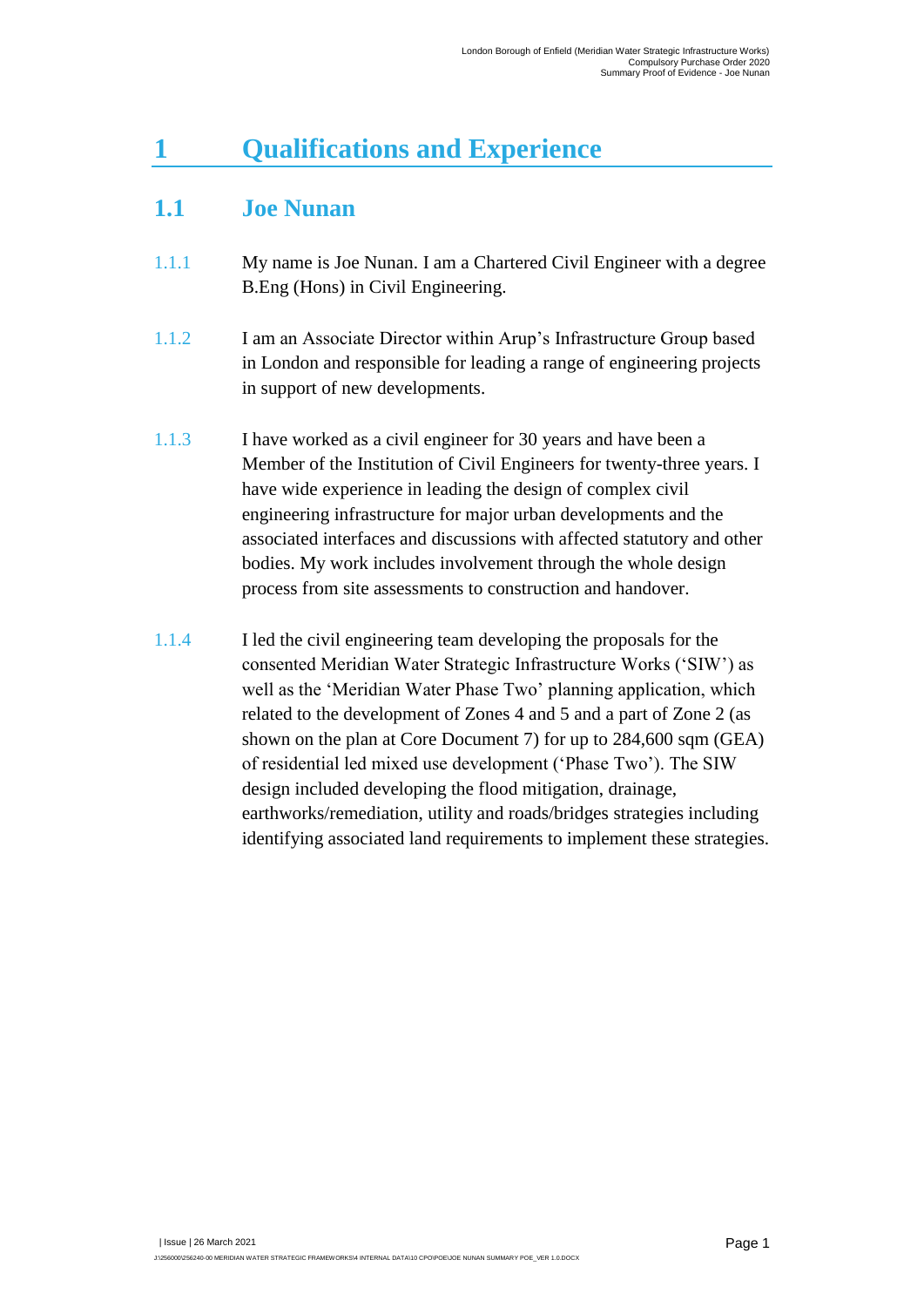#### <span id="page-4-0"></span>**2 Summary**

#### <span id="page-4-1"></span>**2.1 Relevant Background**

- 2.1.1 My evidence, presented on behalf of the London Borough of Enfield ('Council') has been prepared to summarise the engineering aspects of the SIW and consequential requirement for land identified within the London Borough of Enfield (Meridian Water Strategic Infrastructure Works) Compulsory Purchase Order 2020 ('the Order').
- 2.1.2 The site is currently affected by flooding, contamination, poor access and inadequate utility provision. In order to address these issues a range of engineering interventions are proposed and these are collectively known as the SIW.

#### <span id="page-4-2"></span>**2.2 Strategic Infrastructure Works (SIW)**

- 2.2.1 The site is crossed by a number of watercourses including the Pymmes Brook, the Salmons Brook and the Canal, whilst the eastern boundary is formed by the River Lee. These watercourses cause flooding across large parts of Meridian Water which has resulted in the Environment Agency ('EA') designating much of the land as Flood Zone 2 or 3.
- 2.2.2 In order to mitigate the flooding and enable development to be brought forward a flood mitigation strategy, agreed with the EA, has been developed which includes providing areas of flood compensation and raising site levels. The flood mitigation strategy has been hydraulically modelled, using baseline models agreed with EA, to demonstrate that there are no unacceptable detrimental impacts as a result of the strategy.
- 2.2.3 The Pymmes Brook is a channelised watercourse formed in a concrete trough. The concrete structure limits the ecological value of the brook and through the Thames River Basin Management Plan the guidance is to naturalise these types of watercourse where possible. The development at Meridian Water offers an opportunity to replace a section of the Pymmes Brook structure with a park incorporating a natural section of the brook.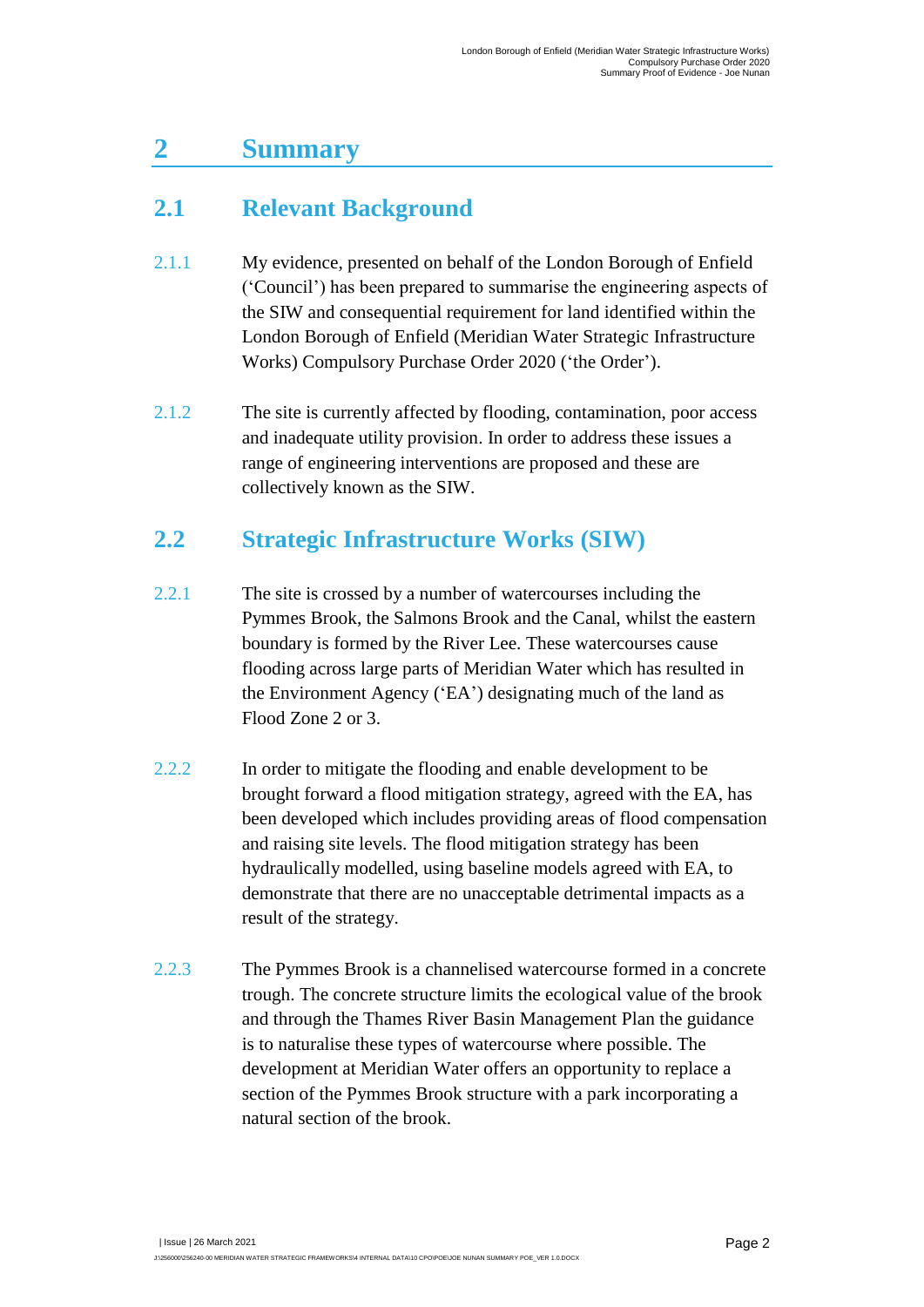- 2.2.4 A number of options were considered and reviewed with the EA, before a preferred option was identified. The naturalisation option proposed as part of the SIW enables the creation of flood compensation, which forms part of the wider mitigation strategy, and rainwater attenuation prior to discharge to the brooks, which will support the future development.
- 2.2.5 The naturalisation results in slightly higher maximum flood levels within the section of the brook. These can be contained within the site by increasing the height of the existing flood wall adjacent to the IKEA Store. This work is included within the SIW.
- 2.2.6 The Meridian Water development will require a reduction in the rate of surface water run-off from the site as set out in the London Plan, which also provides a drainage hierarchy. At Meridian Water the EA have identified that infiltration drainage systems are not preferred due to historical ground contamination and the requirement to avoid creating pathways to the underlying aquifer. The preferred drainage strategy is to discharge surface water to the watercourses across the site.
- 2.2.7 Through discussion with the Lead Local Flood Authority, attenuation volumes and discharge rates from the site to the watercourses were agreed. These were based on attenuating on site for up to the 1 in10 year rainfall event. This is less onerous than the normal requirement, but ensures that the site is not discharging to the watercourses at the same time that the peak flows from the upstream catchment reaches the site. This achieves a better balance of flows and avoids increasing the peak flow.
- 2.2.8 The drainage system will comprise a series of features including permeable paving, raingardens, swales and attenuation ponds in order to retain run-off up to the 1 in 10 year event. These features are distributed through the roads, public realm and parks included within the SIW.
- 2.2.9 Areas of the site are subject to past industrial uses that have left a legacy of contaminated ground. To construct the flood compensation basins and naturalisation it is necessary to excavate into the existing ground, and to create development platforms out of the flooding it is necessary to raise site levels. The earthworks strategy forming part of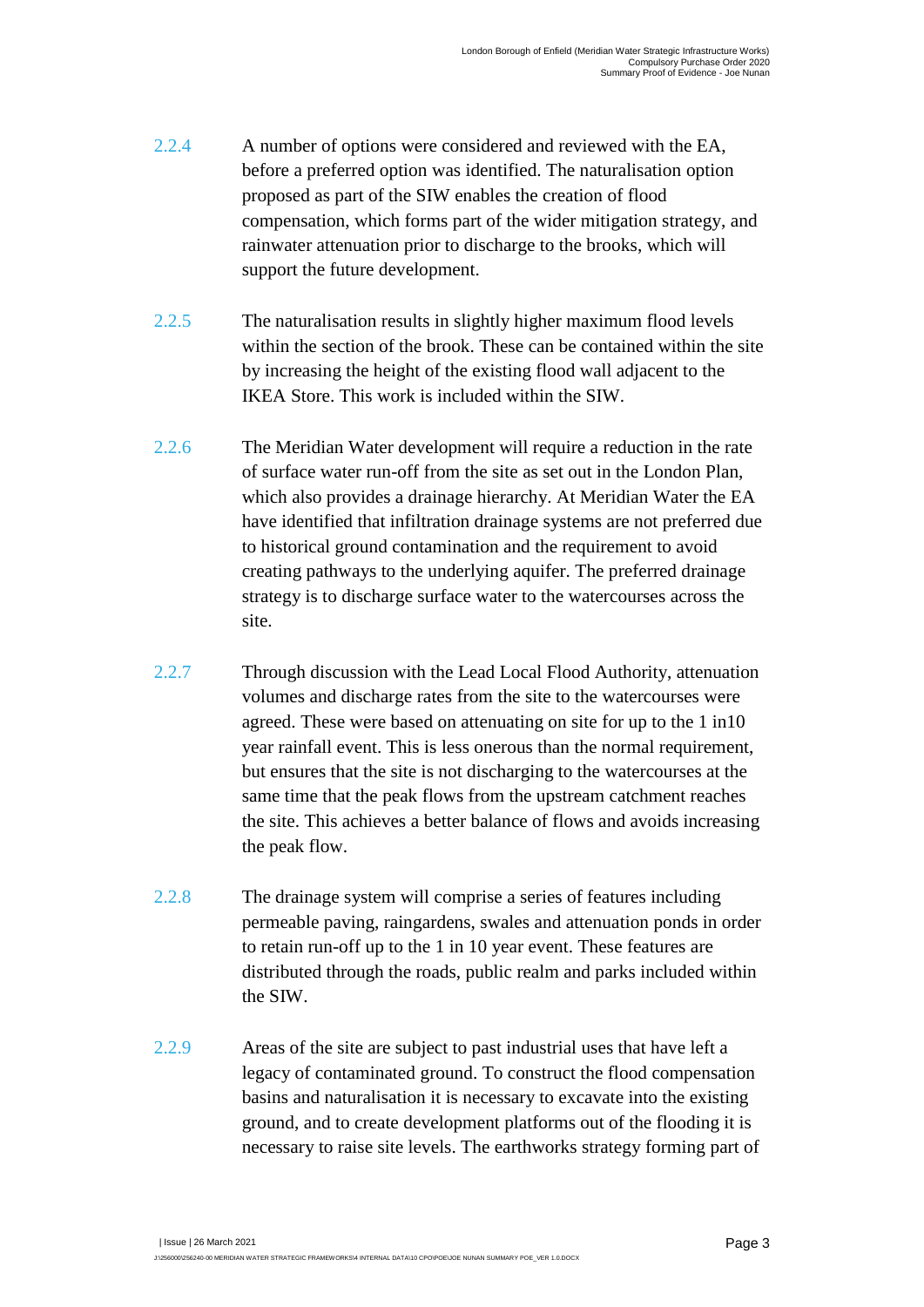the SIW is to reuse as much of the excavated material as possible within those areas of the site where levels need to be raised.

- 2.2.10 Excavated material which is contaminated will be remediated on site where possible as part of the remediation strategy and where this is not practical it will be taken offsite for specialist treatment or disposal.
- 2.2.11 The earthworks are also used to set the proposed site levels to facilitate with the proposed bridges over the watercourse. Four new bridges are proposed, three to create the new Central Spine Road and one under Leeside Link Road. The bridge levels are set to provide minimum clearances, 600mm to the maximum flood level for the brooks (as agreed with EA) and 2.7m to the Canal Towpath (as agreed with the Canal and River Trust). The site levels have been developed so that they link to the proposed bridge levels with accessible gradients and accommodate the proposed road layout.
- 2.2.12 The two road corridors provide the connections across the site, they will also include the drainage corridors and features identified above and provide routes for the new utility services.
- 2.2.13 In addition to these two roads, new and improved roads are also included to maintain access to the businesses south of Anthony Way, to maintain access from Argon Way to Glover Drive and to provide new access routes to the IKEA Store car parking and service yard.
- 2.2.14 The bridge designs have also been developed to provide routes that allow new utility services to be installed across the watercourses and to link the different zones within Meridian Water.
- 2.2.15 The utility services on site are legacy from the previous uses and they are not of suitable capacity to support the development proposals. Therefore new utility infrastructure is proposed as part of the SIW, these will include electricity, telecoms, potable water, sewers etc. These services are planned to be incorporated within the primary road corridors and both the roads and the bridges have been designed to have appropriate space to accommodate the utilities. Initial discussions have been held with Statutory Undertakers to understand the impact on their existing networks and to establish what upgrades will be required. The installation of the new utility services will be part of the SIW.